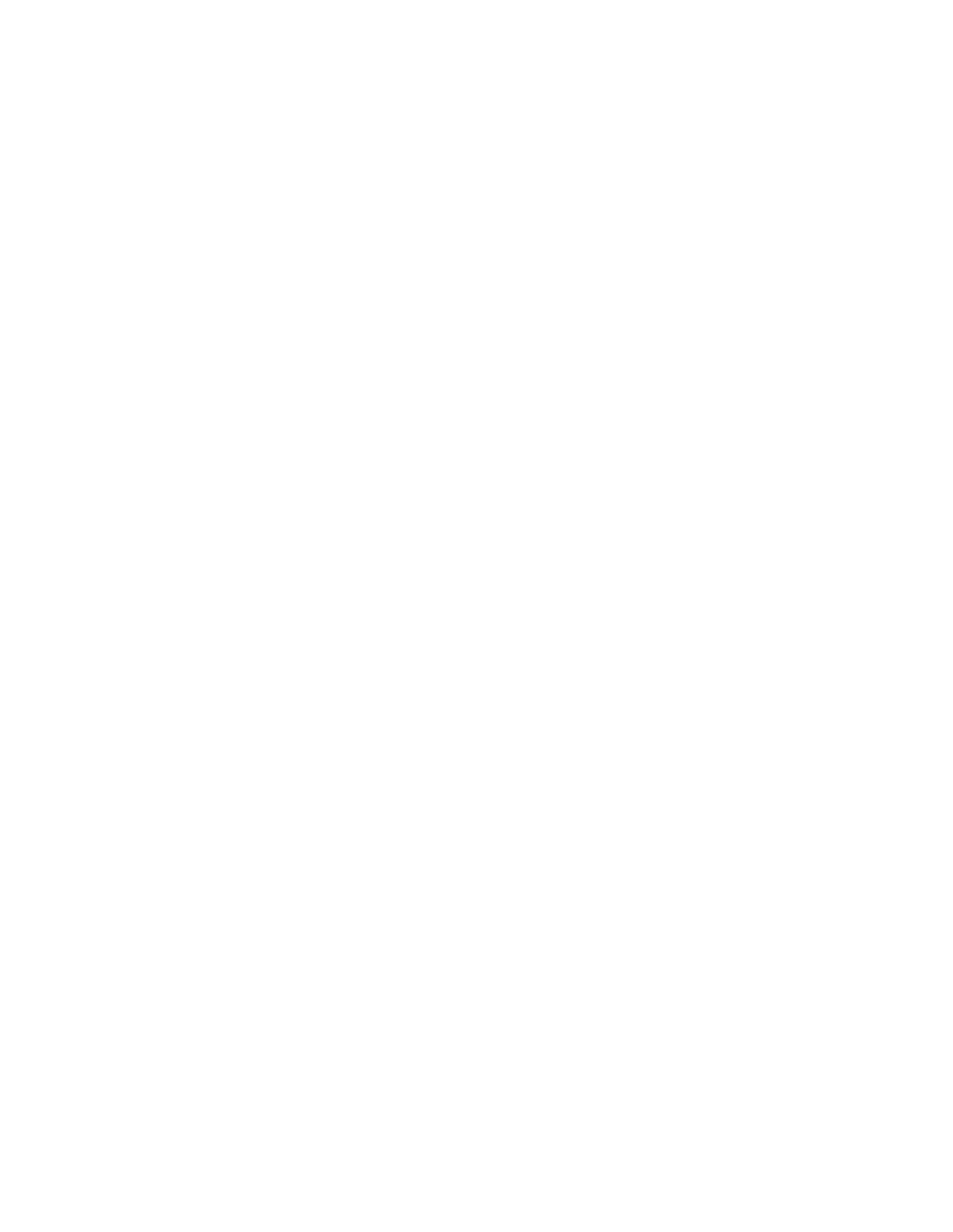# **This is for the parent dataset:**

**Data Citation** : Federal Financial Institutions Examination Council (FFIEC) **Publications :** Many **Data Citation Details Title:** Federal Reserve System Regulatory Data **Authors :** [ ] **Production Date :** Ongoing **Distributor :** Federal Financial Institutions Examination Council (FFIEC) **Contact :** [ ]

# **Description and Scope**

**Description (Is there a word count limit we should employ?):** Y-9C regulatory filings for BHCs and FFIEC Consolidated Reports of Condition and Income (Call Report) filings for commercial banks.

**Keywords:**

**Topic Classification :**

**Data Frequency :** Quarterly

**Level of observation/level of aggregation:** One observation per bank-quarter

# **Related Materials (links provided):**

Y-9C:

[http://www.federalreserve.gov/apps/reportforms/reportdetail.aspx?sOoYJ+5BzDal8cbqnRxZRg](http://www.federalreserve.gov/apps/reportforms/reportdetail.aspx?sOoYJ+5BzDal8cbqnRxZRg==) [==](http://www.federalreserve.gov/apps/reportforms/reportdetail.aspx?sOoYJ+5BzDal8cbqnRxZRg==)

Call:

<http://www.ffiec.gov/forms031.htm>

## Download site:

[http://www.chicagofed.org/webpages/banking/financial\\_institution\\_reports/commercial\\_bank](http://www.chicagofed.org/webpages/banking/financial_institution_reports/commercial_bank_data.cfm) [\\_data.cfm](http://www.chicagofed.org/webpages/banking/financial_institution_reports/commercial_bank_data.cfm)

**Time Period Covered :** Y-9C: 1981Q2 – Present; Call: 1969:Q2 – Present

# **Data Availability**

 **Number of files:** 2 (one consolidated panel dataset from Y-9C filings and one consolidated panel dataset from Call Report filings)

## **Terms of Use**

Although the data is publicly available online

[\(http://www.chicagofed.org/webpages/banking/financial\\_institution\\_reports/commercial\\_bank](http://www.chicagofed.org/webpages/banking/financial_institution_reports/commercial_bank_data.cfm) data.cfm), a non-confidential version of the data is retrieved instead from internal Federal Reserve System servers, specifically from the NIC2 Ad Hoc SQL Server database, which has Y-9C, Call Report and National Information Center data (specifically the Attributes table, Board Derived items, and Transformation table).